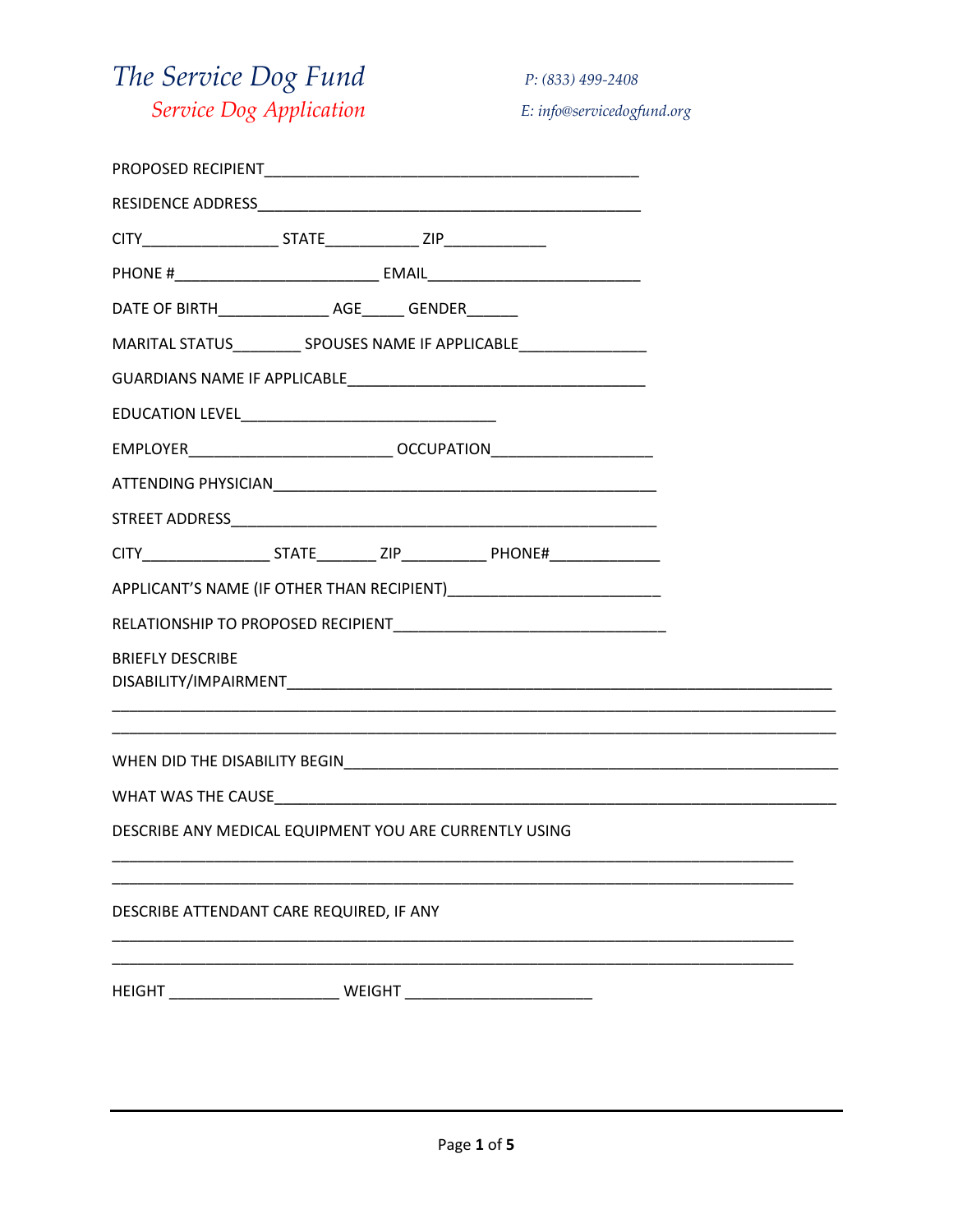The Service Dog Fund Service Dog Application

|                                                                                                                                                      | IN PRIORITY ORDER, STATE THE VARIOUS TASKS A DOG IS TO PERFORM 1. |                  | 2. |
|------------------------------------------------------------------------------------------------------------------------------------------------------|-------------------------------------------------------------------|------------------|----|
|                                                                                                                                                      |                                                                   |                  |    |
|                                                                                                                                                      |                                                                   |                  |    |
|                                                                                                                                                      |                                                                   |                  |    |
| DESCRIBE ANY OTHER EXPECTATIONS YOU HAVE OF THE SERVICE DOG                                                                                          |                                                                   |                  |    |
| BRIEFLY DESCRIBE YOUR HOME LIFE, SOCIAL LIFE, AND HOBBIES                                                                                            |                                                                   |                  |    |
| DESCRIBE TYPE OF HOUSING YOU RESIDE IN                                                                                                               |                                                                   |                  |    |
| LIST ANY OTHER PERSON LIVING IN YOUR HOUSEHOLD                                                                                                       |                                                                   |                  |    |
| <b>FULL NAME</b>                                                                                                                                     |                                                                   | AGE RELATIONSHIP |    |
|                                                                                                                                                      |                                                                   |                  |    |
| LIST ANY PETS OR ANIMALS LIVING IN YOUR HOUSEHOLD                                                                                                    |                                                                   |                  |    |
| <b>TYPE OF ANIMAL</b>                                                                                                                                | <b>PURPOSE</b>                                                    | AGE WEIGHT       |    |
|                                                                                                                                                      |                                                                   |                  |    |
| IF YOU EVER HAD A SERVICE DOG, PLEASE ANSWER THE FOLLOWING DATE ACQUIRED<br>DURATION OF STAY _____________ AGE ________ BREED ______________________ |                                                                   |                  |    |
|                                                                                                                                                      |                                                                   |                  |    |
|                                                                                                                                                      |                                                                   |                  |    |
|                                                                                                                                                      |                                                                   |                  |    |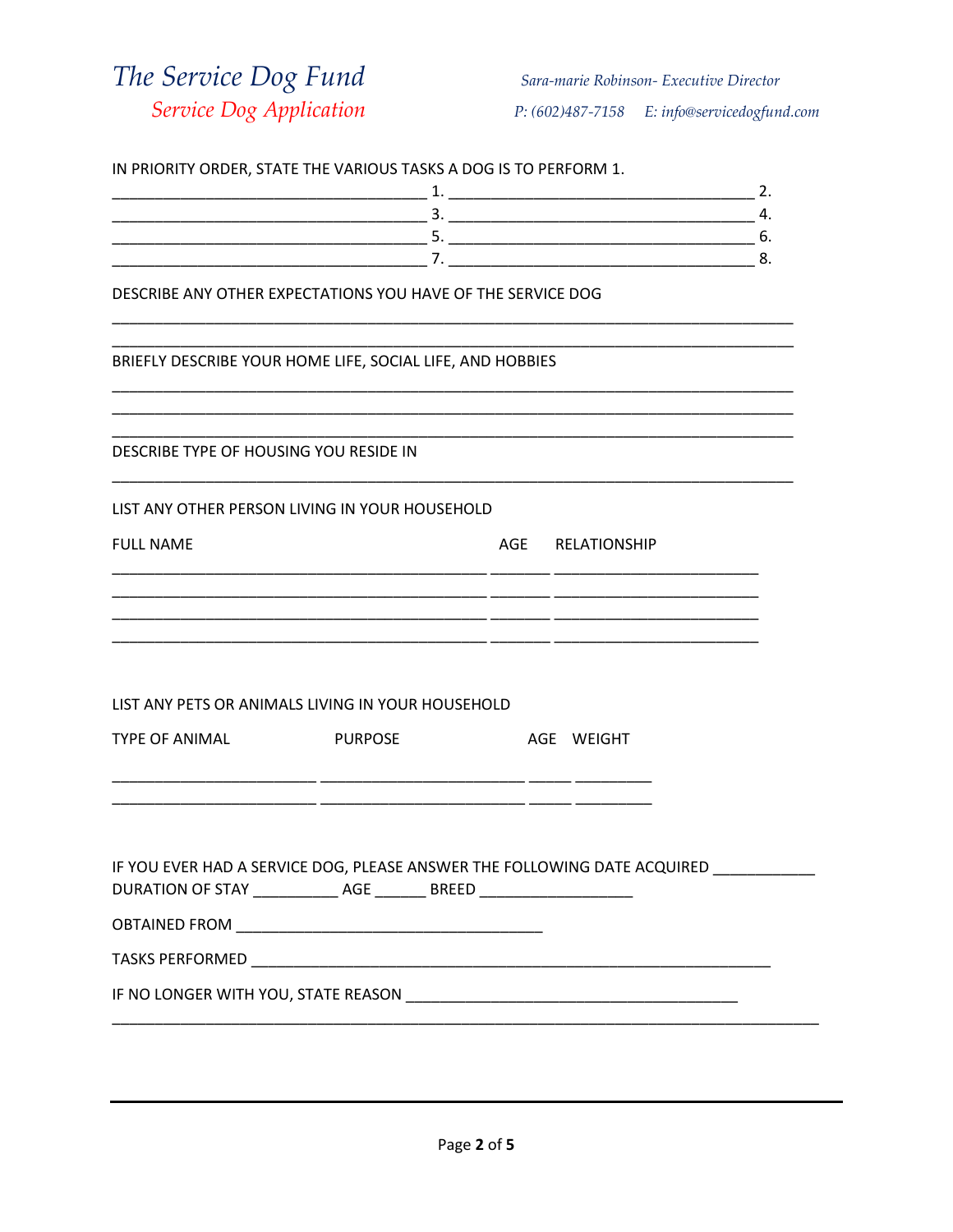

| <b>RELATIONSHIP TO YOU</b> | PLEASE PROVIDE THREE PERSONAL REFERENCES - STATE NAME, ADDRESS, TELEPHONE NUMBER, AND                               |  |
|----------------------------|---------------------------------------------------------------------------------------------------------------------|--|
|                            |                                                                                                                     |  |
|                            |                                                                                                                     |  |
|                            | <u> 1989 - John Harry Harry Harry Harry Harry Harry Harry Harry Harry Harry Harry Harry Harry Harry Harry Harry</u> |  |
|                            | HAVE YOU APPLIED FOR A SERVICE DOG FROM ANOTHER SOURCE? YES NO                                                      |  |
|                            |                                                                                                                     |  |
|                            |                                                                                                                     |  |
|                            | ANTICIPATED PLACEMENT DATE _____________________                                                                    |  |
|                            |                                                                                                                     |  |
|                            | Signature of Proposed Recipient                                                                                     |  |
|                            |                                                                                                                     |  |
|                            | Signature of Applicant                                                                                              |  |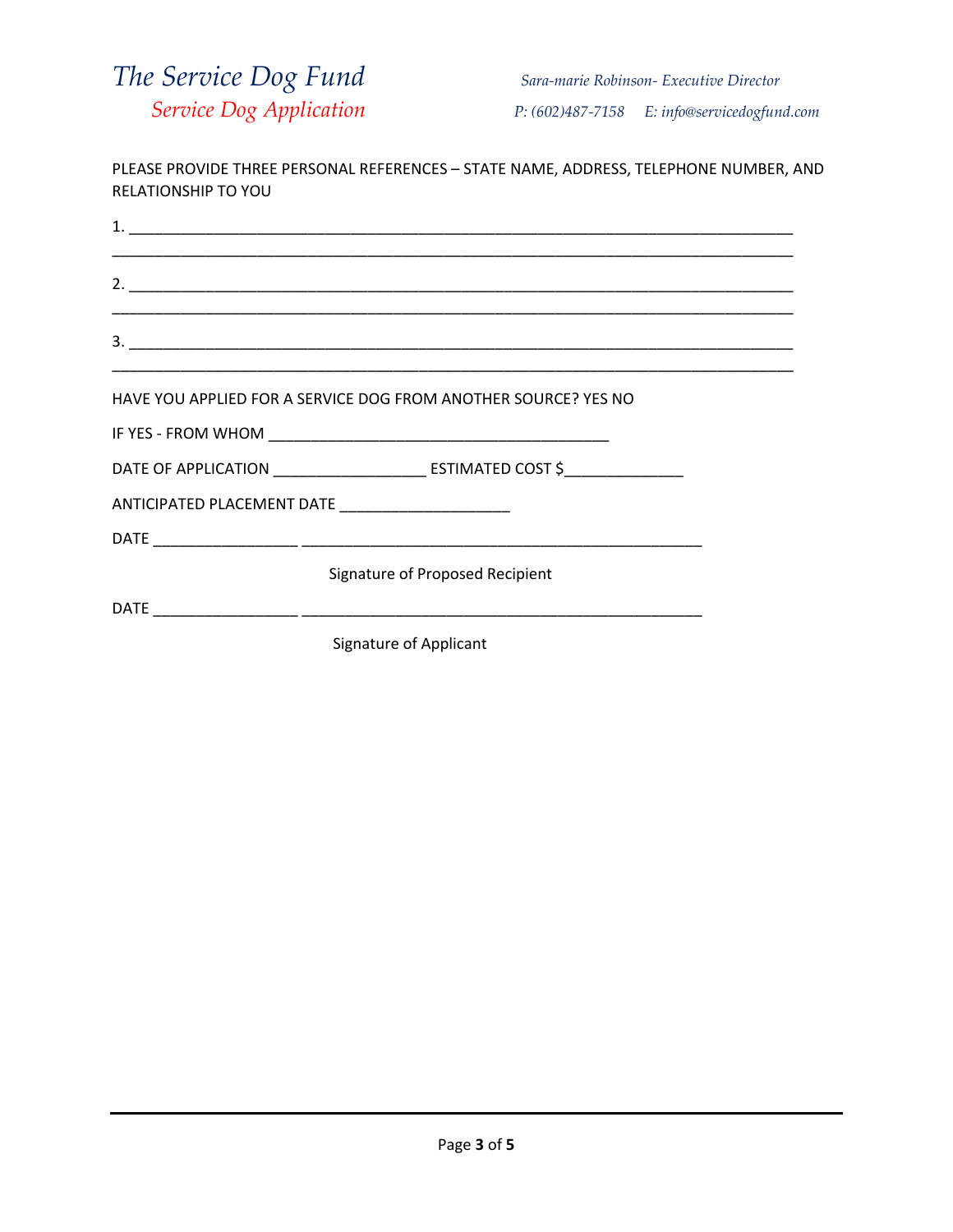## *The Service Dog Fund Sara-marie Robinson- Executive Director*

 *Service Dog Application P: (602)487-7158 E: info@servicedogfund.com* 

## **ATTENDING PHYSICIAN STATEMENT**

| Please sign the Authorization Section and forward pages four and five to your physician for completion   |                                                           |  |
|----------------------------------------------------------------------------------------------------------|-----------------------------------------------------------|--|
| and return to you. Should you have more than one current medical provider, please use photocopies of     |                                                           |  |
| pages four and five . After completion, include these pages with all other pages of this application for |                                                           |  |
| return to American Service Dog Association.                                                              |                                                           |  |
|                                                                                                          |                                                           |  |
|                                                                                                          |                                                           |  |
|                                                                                                          |                                                           |  |
| TELEPHONE ______ ______ - _________                                                                      |                                                           |  |
|                                                                                                          |                                                           |  |
|                                                                                                          |                                                           |  |
|                                                                                                          |                                                           |  |
| 1. History                                                                                               |                                                           |  |
| Length of association with patient ______________________________Date of last visit _______________      |                                                           |  |
|                                                                                                          |                                                           |  |
|                                                                                                          |                                                           |  |
|                                                                                                          | <u> 1980 - Johann Stoff, amerikansk politik (d. 1980)</u> |  |
|                                                                                                          |                                                           |  |
|                                                                                                          |                                                           |  |
|                                                                                                          |                                                           |  |
|                                                                                                          |                                                           |  |
|                                                                                                          |                                                           |  |
|                                                                                                          |                                                           |  |
| 3. Description of Limitations                                                                            |                                                           |  |
|                                                                                                          |                                                           |  |
|                                                                                                          |                                                           |  |
|                                                                                                          |                                                           |  |